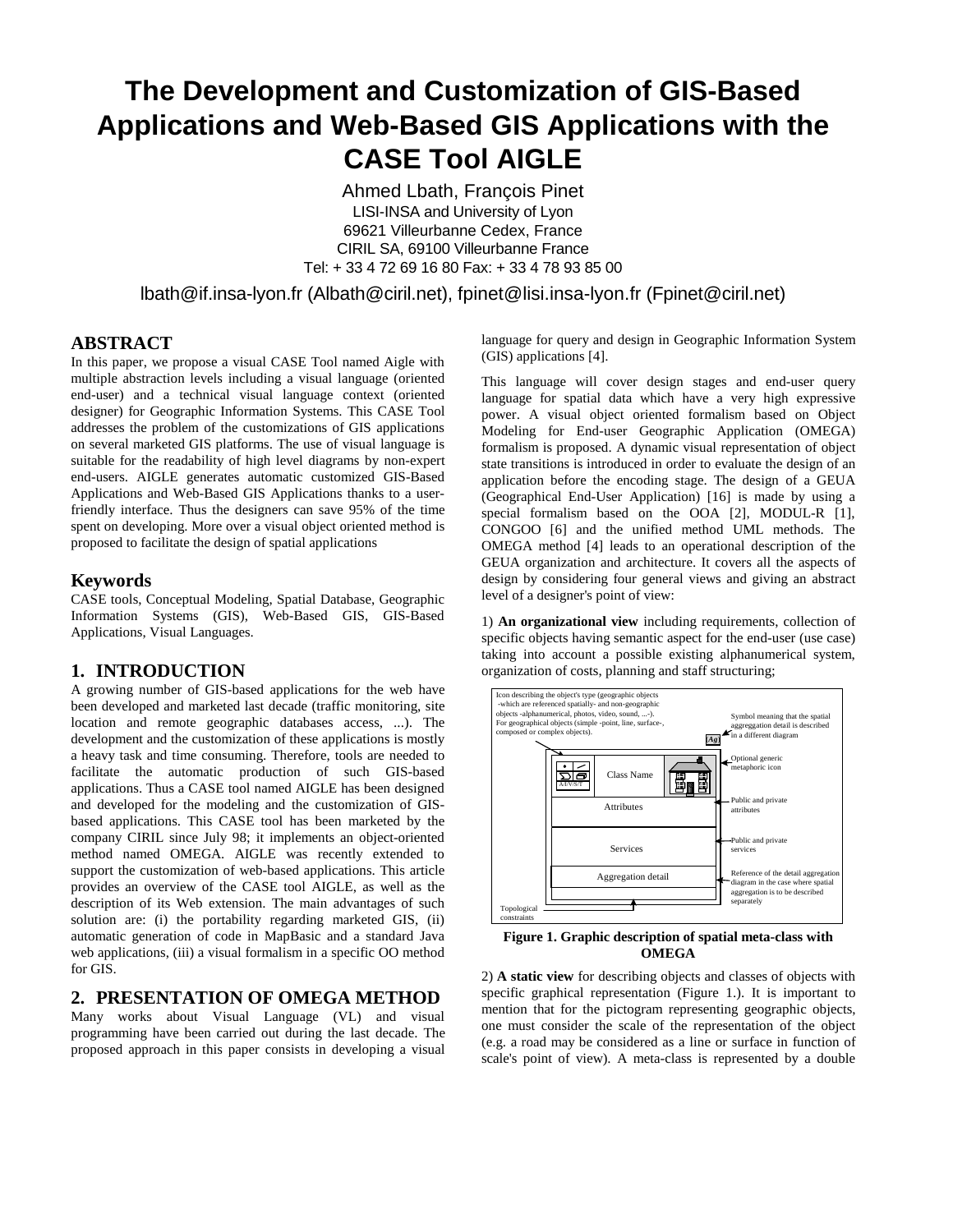frame with an iconic pictogram describing the object's type and a generic symbol giving a visual information of thematic data. Each object class could have an end-user representation (metaphoric icon) and technical representation (graphical representation with, in addition of the metaphoric icon, an iconic symbol for spatial data, the class name, attribute, and services). Each object metaclass has a multiple abstract representation depending of the designer requirements. Static view is associated to a class diagram model. Class diagram model is composed of user class diagram in which objects are represented by icon metaphors and technical class diagram in which objects are represented by their technical representation (Figure 2). The user class diagram is more "readable" for a non-expert end-user; thus it will facilitate the validation of diagrams with end-users.

3) **A dynamic view** including the description of object reactions to different events. If the objects have a « reasonable » number of transition states, each object state is associated with a dynamic metaphoric icon. This last point helps for testing (in different dynamic scenarios) and gives a semantic dimension for static scenarios.

4) **A functional view** including different services description and the main scenario description.

# **3. PRESENTATION OF THE CASE TOOL AIGLE**

AIGLE [4] is a CASE tool which is dedicated to automatic generation of geographical software application. This tool is to be used by users with little knowledge in computing and in GIS. It helps the users to work with customized marketed GIS software without having to understand and to go deeper into the GIS software complexity. AIGLE generates rapid prototypes on a marketed GIS (ArcInfo, MapInfo™, JAVA, etc.) and "Oracle". Thanks to specific GIS driver, AIGLE has the possibility to automatically generate geographical applications on several GIS. The portability is guaranteed thanks to an intermediate language based on SQL3 MM [3] and specific GIS drivers. Currently Two specific drivers have been developed for MapInfo™ and for Java Thus, AIGLE is the only industrial tool to generate GIS code (Java, MapBasic, …) from a to z and to compile, link and run an executable GIS-Based customized software. AIGLE is also a **GRAD tool** (Geographical Rapid Application Development) helping **designers** to build a GIS application that **meets user's requirements** and is **delivered in few hours** since the analysis stage has been performed (for example it helps the MapInfo™ customization to go 20 times faster than on usual manual coding). By using AIGLE, the designers will then have more time to spend on analysis than on development. AIGLE is a **GIS wizard** for **final users** who have just to worry about what they're expecting with GIS and not about how a GIS works. By using AIGLE, the final users will build their own customized applications through a user-friendly interface.

## **4. AUTOMATIC CODE GENERATION OF GEOGRAPHICAL APPLICATIONS**

In order to validate our approach and to facilitate the customization of GIS applications for end-users with a low knowledge in computing we have developed a new CASE tool named AIGLE which supports OMEGA method and offers a GIS wizard. This product generates in several target GIS specific

applications regarding end-users needs (Figure 3). AIGLE has been developed and tested with an automatic generation of several geographical applications on MapInfo ™ and Java. AIGLE has been marketed since July 1998 by CIRIL. Automatic code is generated thanks to a user-friendly interface. Thus, a same application is generated in different languages such as MapBasic (MapInfo) or other marketed GIS for local execution and Java for Web environment. In order to produce Geo Web-based applications in Java a specific architecture for customizable Web-Based Applications has been introduced.



**Figure 2. An example of Technical Class Diagram with OMEGA formalism. Metaphoric icons are replaced by a technical representation of objects.**



**Figure 3. AIGLE Internal Architecture**

# **5. CUSTOMIZABLE WEB-BASED APPLICATIONS**

The popularity of GIS-based applications for the Web constantly increases. Indeed, Internet simplifies remote access to geographic data via a common user interface. Dozens of GIS-based systems